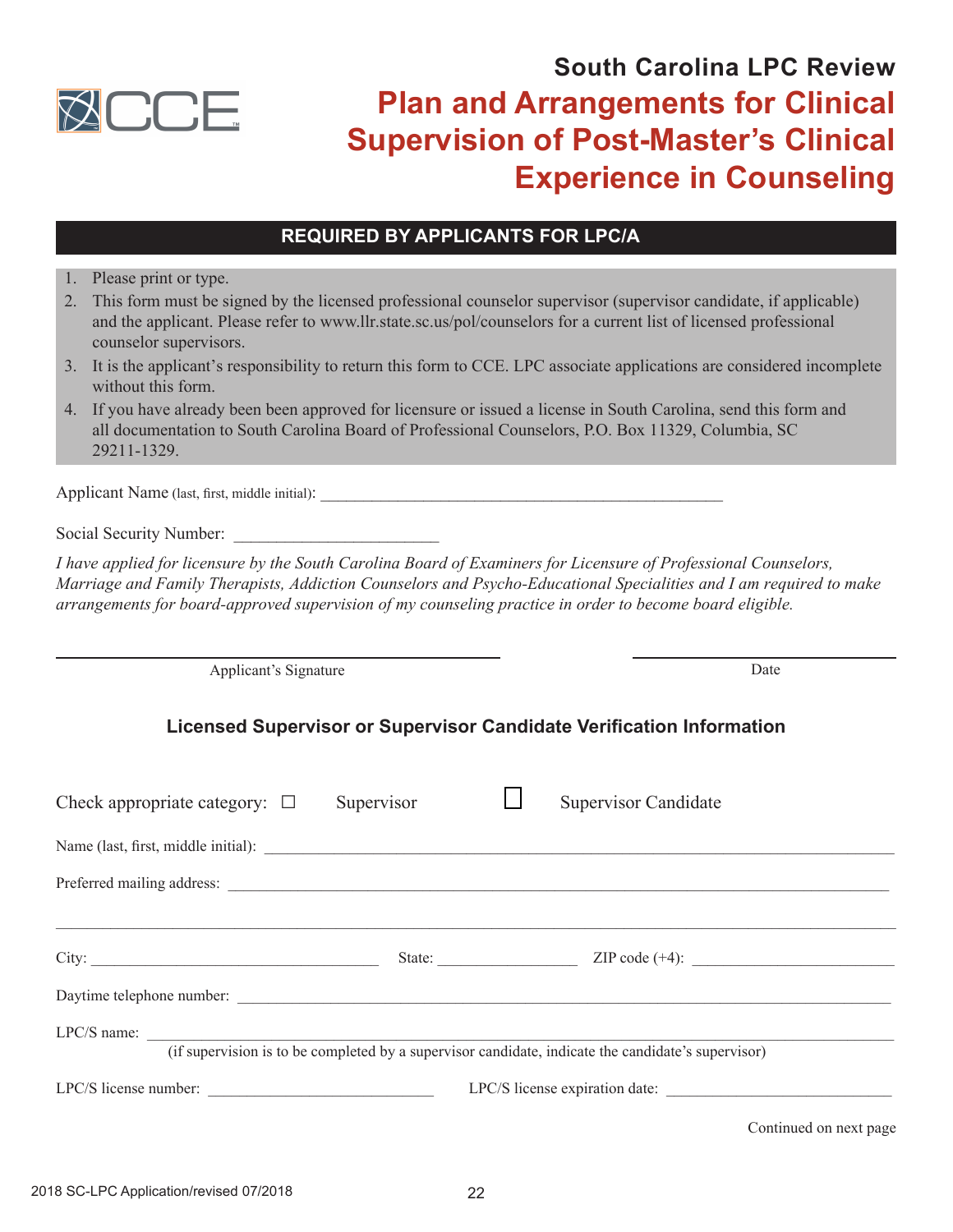As per Regulation 36-05(3), applicants for full licensure must submit evidence of a minimum 1,500 hours of supervised clinical experience in the practice of professional counseling performed over a period of not less than two years under the supervision of a licensed professional counselor supervisor, supervisor candidate or other qualified mental health practitioner, as approved by the board. The experience must include a minimum 1,500 hours of supervised clinical experience in the practice of professional counseling with individuals, couples, families, or groups of which a minimum of 120 hours must be spent in supervision with a licensed professional counselor supervisor or supervisor candidate (100 hours of individual supervision and 50 hours of either group or individual supervision). For more information about supervisory requirements, contact the South Carolina Board at 803-896-4658.

**Provide details of your plan to complete the required supervised experience.** The dates must reflect a two-year period beginning no earlier than you anticipate being licensed as an LPC associate. Incomplete plans will delay your application process. If you have questions regarding the completion of this form, contact CCE, or refer to page 3.

| Facility name, address, telephone<br>and type of work experience<br>(planned over two years) | <b>Position title</b> | <b>From</b><br>month/year | <b>To</b><br>month/year |
|----------------------------------------------------------------------------------------------|-----------------------|---------------------------|-------------------------|
|                                                                                              |                       |                           |                         |

#### **1. Plan for supervised clinical experience of direct counseling client contact:**

(Must reflect a minimum of 1,380 hours of supervised clinical experience)

| Plan for 1,380 hours of direct client contact in<br>counseling of individuals, couples or groups<br>under the supervision of a licensed professional<br>counselor supervisor, professional counselor<br>supervisor candidate, or other qualified licensed<br>mental health practitioner | <b>Total</b><br><b>Hours</b> | From<br>month/year | To<br>month/year |
|-----------------------------------------------------------------------------------------------------------------------------------------------------------------------------------------------------------------------------------------------------------------------------------------|------------------------------|--------------------|------------------|
|                                                                                                                                                                                                                                                                                         |                              |                    |                  |

### **2. Plan for required 120 hours of post-master's immediate supervision by a licensed professional counselor supervisor or supervisor candidate:**

|                                                                                                        | <b>Total</b><br><b>Hours</b> | <b>From</b><br>month/year | <b>To</b><br>month/year |
|--------------------------------------------------------------------------------------------------------|------------------------------|---------------------------|-------------------------|
| Individual (a minimum of 100 hours<br>A.<br>required to be individual supervision)                     |                              |                           |                         |
| В.<br>Group                                                                                            |                              |                           |                         |
| Total hours of supervision by a licensed professional<br>counselor supervisor or supervisor candidate. |                              |                           |                         |

Continued on next page